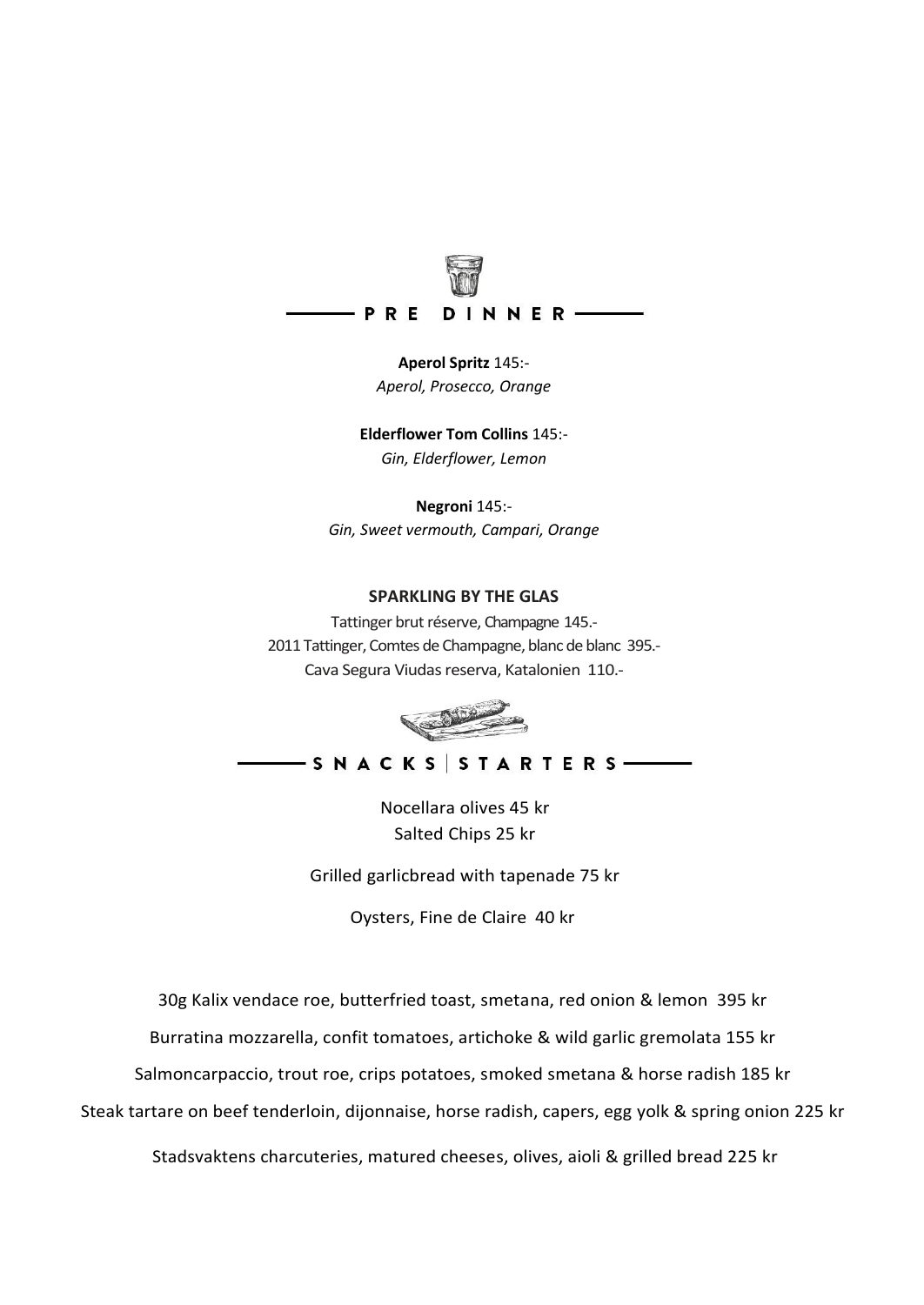

### STADSVAKTENS-AFTERNOON DEAL

every day before 18,00

Cheddarcheese, beerbraised onions, onion ring, aioli & Stadsvaktens French fries Cheeseburger on beef from Bjursunds slakteri

*135 sek* 155kr

*135 sek* Fish -& shellfish casserole with cod, mussles & shrimps, white wine, garlic, cream, chili, potatoes, roots & croutons

155<sub>kr</sub>

After 18,00 225 kr



and new potatoes with cider mustard 255 kr CHEF'S CHOICE Seared Mackerel, fennel crudité, lemon-& dillmayonnaise, rye bread cruton

paraa, bacon, comaco, rec *BBQ-marinated 175 sek* Chicken 235 kr | Shrimps 255 kr Stadsvakten Caesarsalad, bacon, tomato, red onion & herb crutons

Grilled Secreto iberico, salad with glassnudels, frissésallat, carrot, chili, lime & cilantro 275 kr

Baked celeriac with potato gnocchi, salvia butter, roots & wild garlic crème 275 kr

Steak tartare on beef tenderloin, dijonnaise, horse radish, capers, egg yolk & spring onion Served with french fries 395 kr

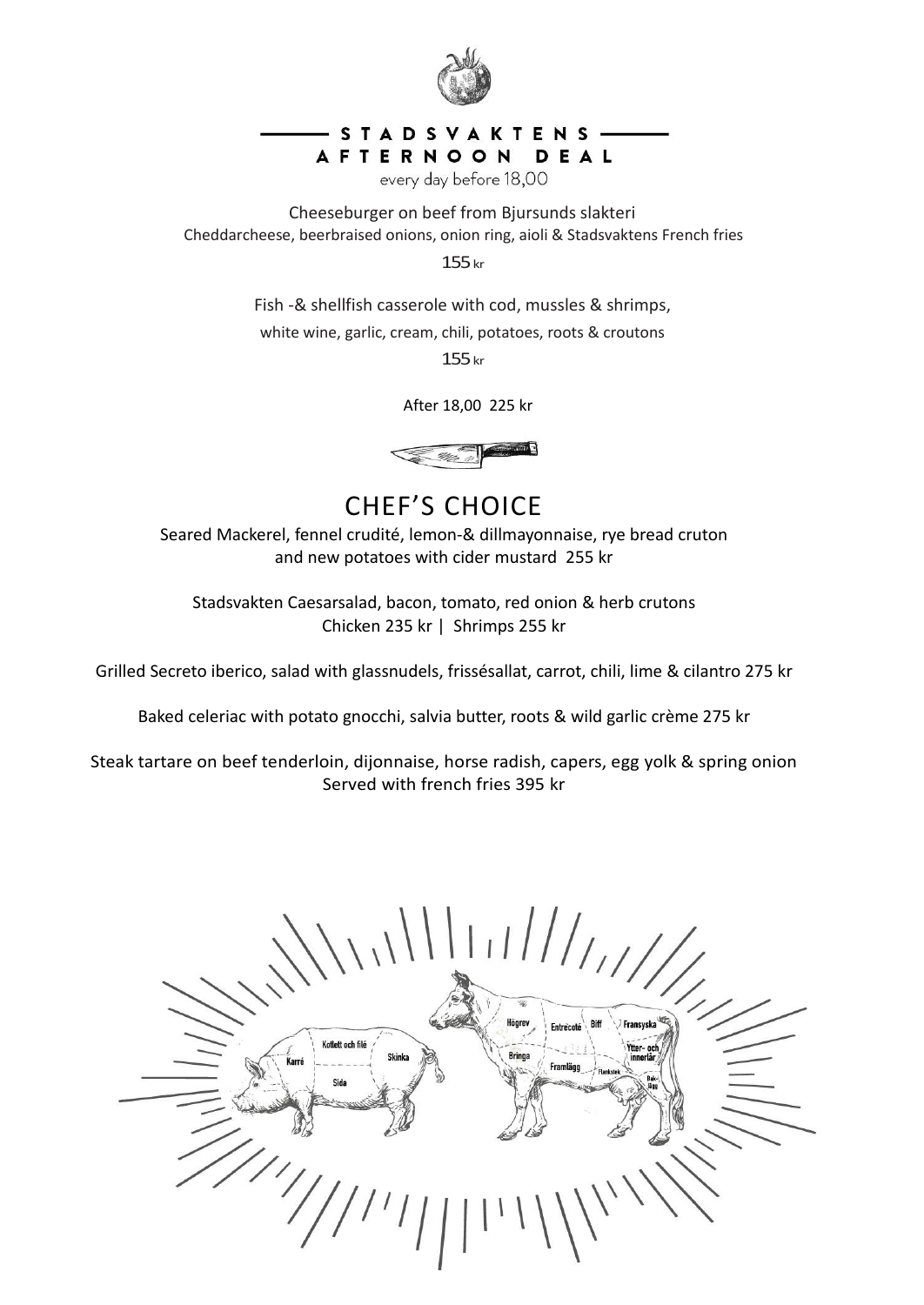

# $G$  R I L L  $-$ **STADSVAKTENS DRY-AGED MEAT**

Together with our local butcher Bjursunds we select the best dry-aged beef for you. All our meat is eco-friendly and biodynamic. Ask your waiter which farm the meat comes from today!

*almondpotatoes* **Entrecôte 300g dry-aged 6weeks** 475 kr

*Flavor intensity 7/10 Tenderness 6/10 Marbled fat 7/10 "tastefull with marbled fat"*

### **Flapsteak 200g dry-aged 5 weeks** 295 kr

*Flavor intensity 7/10 Tenderness 4/10 Marbled fat 6/10 "tastefull steak with bigger fibre"*

# **Beef tenderloin 200g dry-aged 4 weeks** 495 kr

*sek Flavor intensity 5/10 Tenderness 9/10 Marbled fat 4/10 BBQ-glaced "Tender & exclusive, rolled in pepper"*

#### Dry aged beef tenderloin, 4 weeks 200g *355*  FROM THE DRY-AGING ROOM, FOR 2 PERSONS

# **Porterhouse steak 950g dry-aged 6 weeks** 1250 kr

*Flavor intensity 7/10 Tenderness 7/10 Marbled fat 7/10 "sirloin and tenderloin on the bone"*

### **Clubsteak 950g dry-aged 8 weeks** 1150 kr

 *Flavor intensity 8/10 Tenderness 6/10 Marbled fat 7/10" "sirloin on the bone "*



**EXTRA** THE  $S$  | D E-

Home Made Fries, Potatoes au Gratin, Romansalad, included to the steak:

*20sek/st CLASSIC - Stadsvaktens French fries, tomato salad, our béarnaise & red wine gravy*